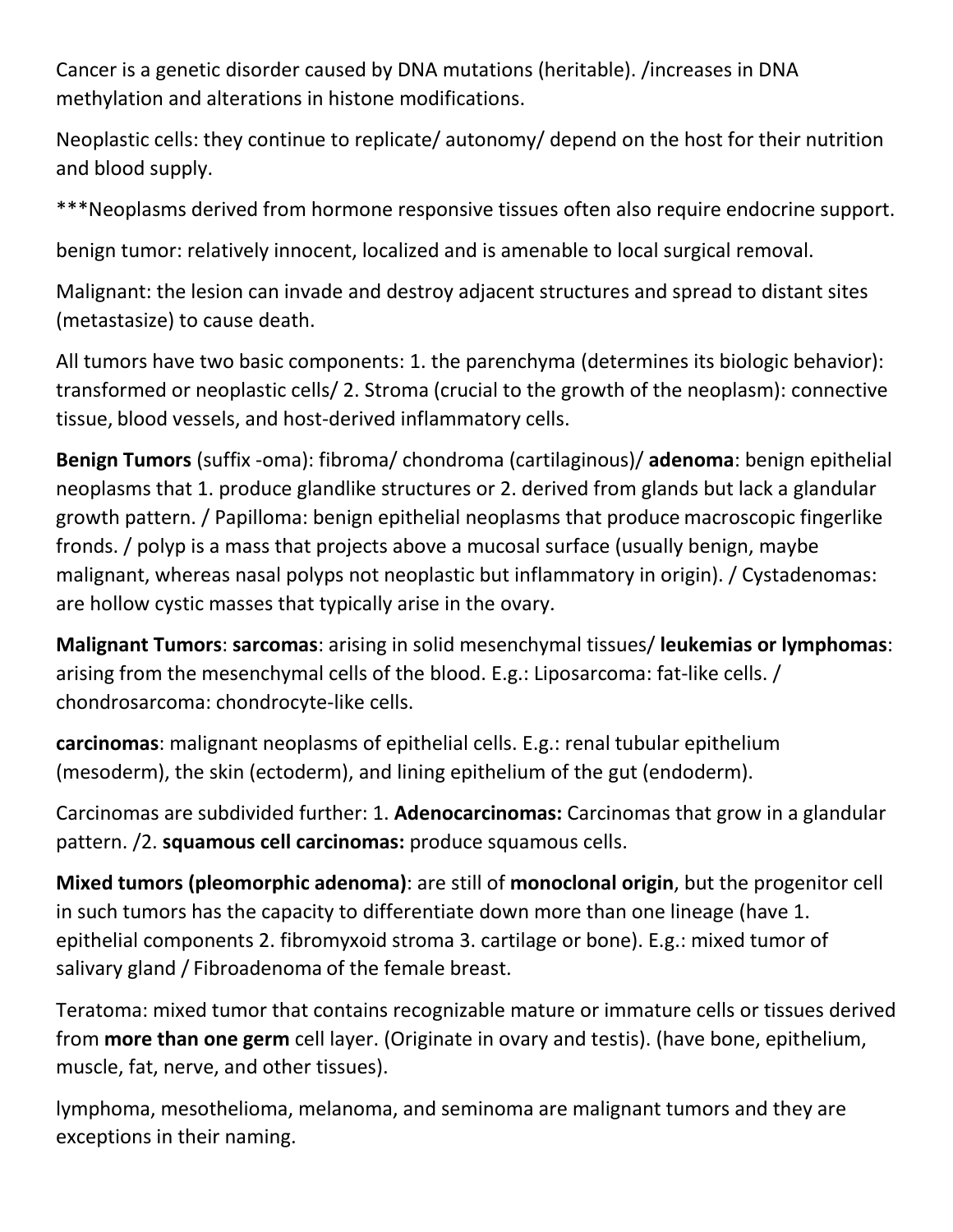benign and malignant tumors can be distinguished by: differentiation and anaplasia, local invasion, and metastasis.

Differentiation: extent to which neoplasms resemble their parenchymal cells of origin, both morphologically and functionally.

**Anaplasia:** lack of differentiation (always malignancy)

benign neoplasms: well-differentiated cells. / mitoses are usually rare and are of normal configuration/ retain the functional capabilities.

malignant neoplasms: exhibit morphologic alterations that betray their malignant nature.

scirrhous tumors: dense, abundant fibrous stroma.

Anaplastic cells often display the following morphologic features: Pleomorphism/ Nuclear abnormalities: hyperchromatism (dark-staining), variation in nuclear size and shape, prominent single or multiple nucleoli, nuclear-to-cytoplasmic ratio that approaches 1:1 / Tumor giant cells may be formed/ Atypical mitoses/ Loss of polarity / much less likely to have specialized functional activities.

ectopic hormones: Cancer's of nonendocrine origin hormones. (paraneoplastic phenomena)

dysplasia: disorderly proliferation / Mitotic figures are more abundant.

carcinoma in situ: severe dysplastic changes and involve the entire thickness of the epithelium/ preinvasive stage of cancer.

Dysplasia often noted to malignant neoplasms. Not always cancerous (could be reversable)

**Local Invasion:** progressive infiltration, invasion, and destruction of surrounding tissues (malignant). \*\*most benign tumors grow remain localized/ they develop a capsule.

Encapsulation makes the tumor discrete, moveable

not all benign neoplasms are encapsulated: the leiomyoma of the uterus (discretely defined)/ vascular neoplasms such as hemangiomas (lack of demarcation).

**Metastasis:** the spread of a tumor to sites differ from the primary tumor. (malignant)

30% of patients with newly diagnosed solid tumors present with clinically evident metastases additional 20% have occult (hidden) metastases at the time of diagnosis.

all malignant tumors can metastasize. basal cell carcinomas and most primary tumors of the central nervous system rarely metastasize. leukemias and lymphomas always malignant.

Malignant neoplasms disseminate by one of three pathways: (1) seeding within body cavities, (2) lymphatic spread, (3) hematogenous spread.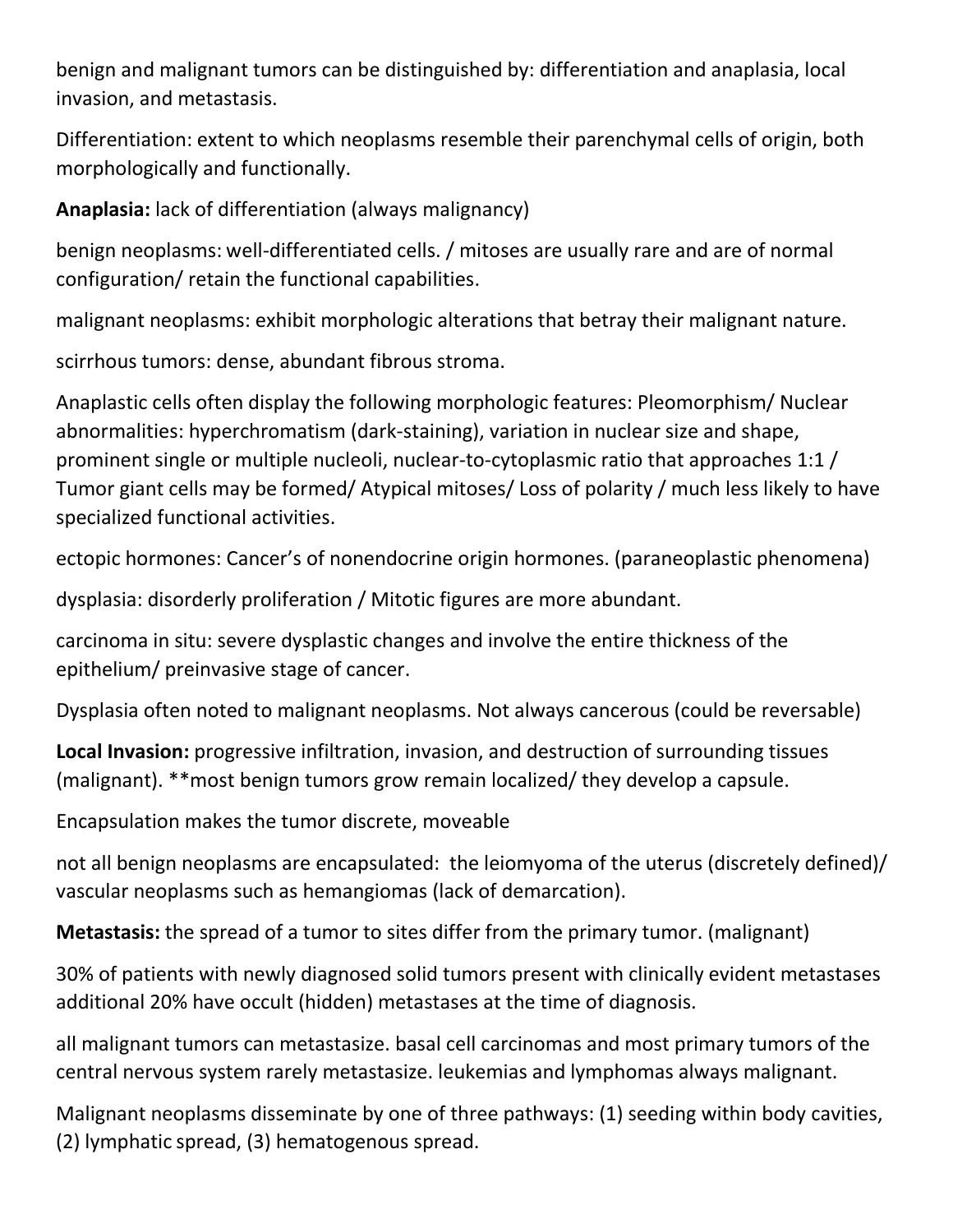**seeding within body cavities**: cancers of the ovary cover the peritoneal surfaces widely/ Neoplasms of the central nervous system, such as a medulloblastoma or ependymoma.

**Lymphatic spread** favored by: carcinomas, whereas hematogenous spread: sarcomas.

Lung carcinomas metastasize to: the regional bronchial lymph nodes  $\rightarrow$  tracheobronchial and hilar nodes

upper outer quadrant and first Carcinoma of the breast usually spreads to the axillary nodes.

medial breast lesions drain through the chest wall to the nodes along the internal mammary artery. \*\*in both instances, the supraclavicular and infraclavicular nodes may be seeded.

**sentinel lymph nodes**: the first regional lymph node that receives lymph flow from a primary tumor/ identified by injection of blue dyes or radiolabeled tracers near the primary tumor

enlargement of nodes near a primary neoplasm maybe metastatic spread or immunologic responses

the liver and lungs are the most frequently involved secondary sites in hematogenous dissemination.

Exceptions to anatomic localization of a neoplasm: 1. prostatic carcinoma spreads to: 2. bone, bronchogenic carcinoma: adrenal glands and brain, 3. neuroblastoma: liver and bones.

Prostate cancer is the most common cancer in men then lung/ breast in women then lung

Lung cancer is the most cause of death in men and women.

#### **EPIDEMIOLOGY**

Papanicolaou (PAP) smear test for early detection of cervical cancer decrease death rates from it. The deployment of the human papillomavirus (HPV) vaccine may nearly eliminate this cancer in coming years

**Environmental Factors**: Diet/ Smoking/ Alcohol consumption/ Reproductive history/ Infectious agents

**Age and Cancer**: cancer increases with age

**Acquired Predisposing Conditions**: include disorders associated with chronic inflammation, immunodeficiency states, and precursor lesions

Tumors arising in the context of chronic inflammation are mostly carcinomas, but also include mesothelioma and several kinds of lymphoma. By contrast, immunodeficiency states mainly predispose to virus-induced cancers, including specific types of lymphoma and carcinoma and some sarcoma-like proliferations.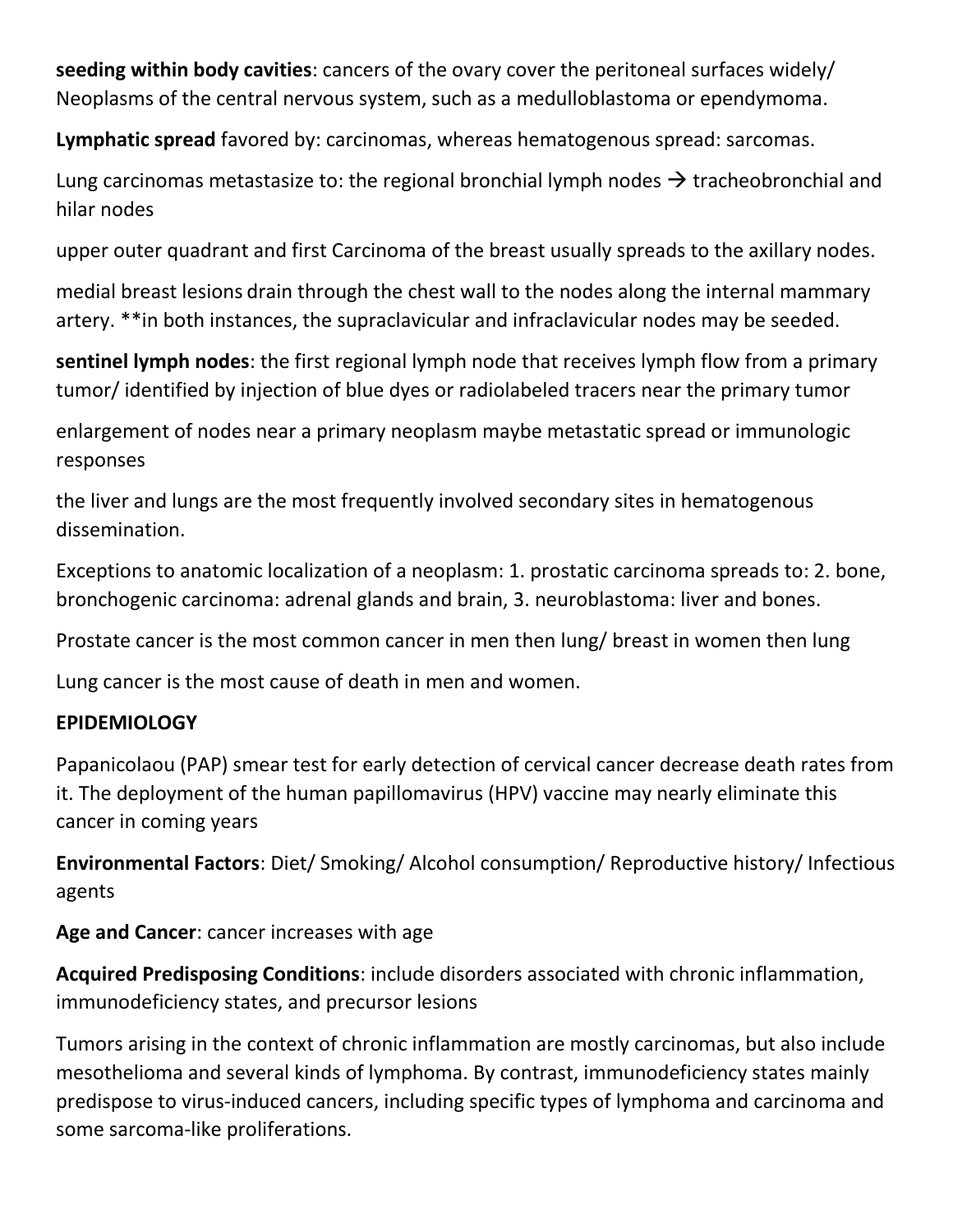Precursor lesions are localized disturbances of epithelial differentiation that are associated with an elevated risk for developing carcinoma. E.g.: Squamous metaplasia and dysplasia of bronchial mucosa/ Endometrial hyperplasia and dysplasia/ Leukoplakia of the oral cavity, vulva, and penis/ Villous adenoma of the colon

In general, benign tumors are not precancers

### **CANCER GENES:**

**Proto-oncogenes:** normal cellular genes whose products promote cell proliferation

**• Oncogenes**: mutant or overexpressed versions of protooncogenes that function autonomously without a requirement for normal growth-promoting signals

Tumor suppressor genes: prevent uncontrolled growth and, when mutated or lost from a cell, allow the transformed phenotype to develop. both normal alleles of tumor suppressor genes must be damaged for transformation to occur.

Tumor suppressor genes can be placed into two general groups:

**Governors:** act as important brakes on cellular proliferation

**Guardians:** responsible for sensing genomic damage, leading to the cessation of proliferation or, if the damage is too great to be repaired, or induce apoptosis.

Genes that regulate apoptosis: enhancing cell survival, rather than stimulating proliferation

genes that regulate interactions between tumor cells and host cells: enhance or inhibit recognition of tumors cells by the host immune system.

**Driver mutations**: are mutations that alter the function of cancer genes and thereby directly contribute to the development or progression of a given cancer. Directly cause cancer.

**passenger mutations**: are acquired mutations that are neutral in terms of fitness and do not affect cellular behavior. Have proven to be important in several ways: most genomic damage is directly caused by the carcinogen in question. they create genetic variants that may provide tumor cells with a selective advantage in the setting of therapy.

# **Point Mutations**

Point mutations convert proto-oncogenes into oncogenes. e.g.: convert the RAS gene into a cancer gene. in tumor suppressor genes it reduce or disable the function of the encoded protein e.g.: TP53

**Gene Rearrangements:** These rearrangements can activate proto-oncogenes in two ways:

1. overexpression of proto-oncogenes by removing them from their normal regulatory elements and placing them under control of an inappropriate, highly active promoter or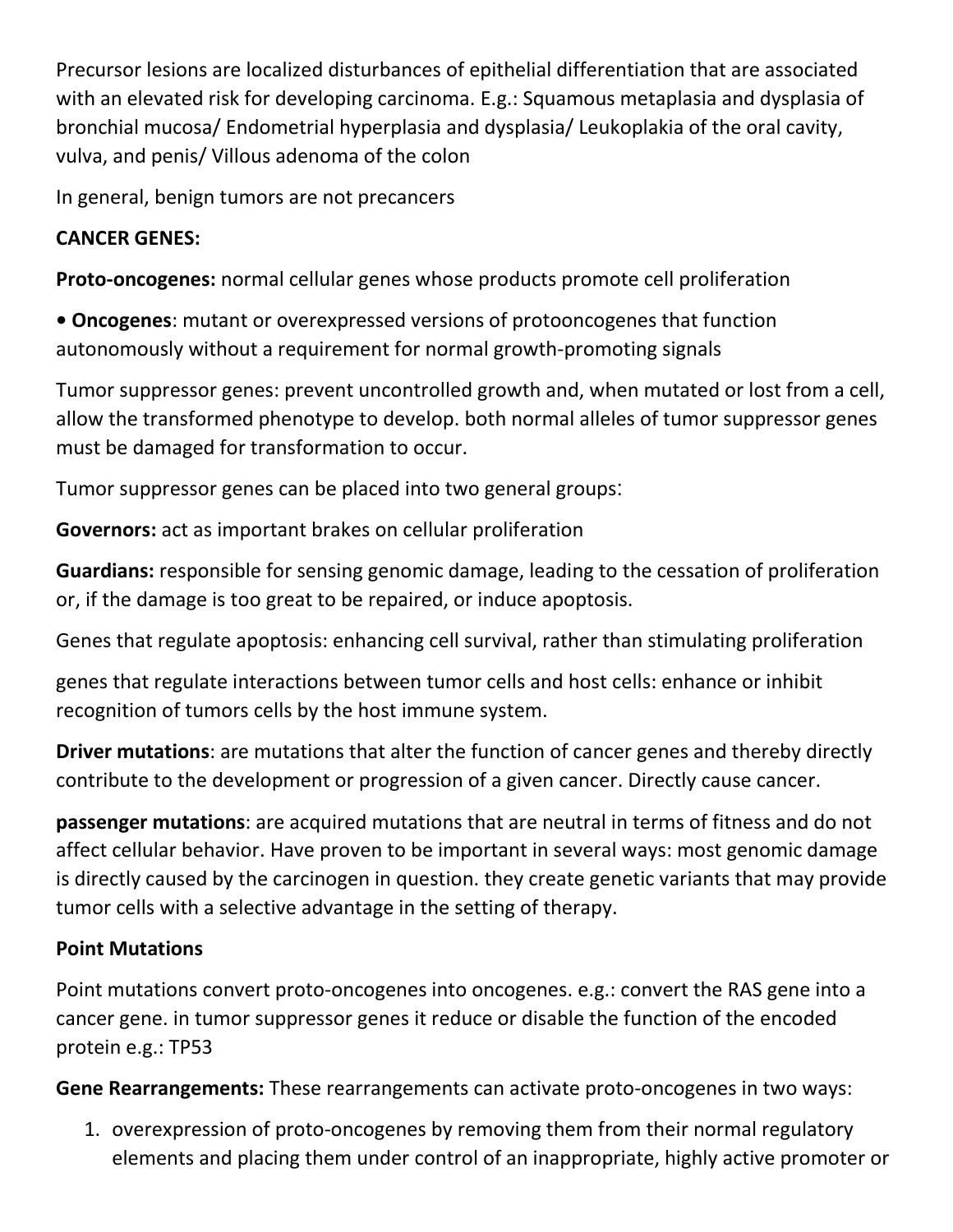enhancer. E.g.: Burkitt lymphoma: translocation between chromosomes 8 and 14, leads to overexpression of the MYC gene on chromosome 8.

follicular lymphoma: between chromosomes 14 and 18 leads to overexpression of the anti-apoptotic gene, BCL2, on chromosome 18.

2. create fusion genes encoding novel chimeric proteins. E.g.: chronic myeloid leukemia: Philadelphia (Ph) chromosome between chromosomes 9 and 22 lead to BCR-ABL fusion gene.

Ewing sarcoma: (11;22)(q24;q12) translocation, oncoprotein composed of EWS and FLI1.

**Deletions:** Deletion of specific regions of chromosomes lead to Deletion of specific regions of chromosomes

Tumor suppressors generally require inactivation of both alleles in order to contribute to carcinogenesis. A common mechanism for this is an inactivating point mutation in one allele, followed by deletion of the other, nonmutated allele.

e.g.: Retinoblastoma: deletions involving 13q14, the site of the RB gene. / deletion of 17p is associated with loss of TP53.

**Gene Amplifications:** Proto-oncogenes may be converted to oncogenes by gene amplification, with consequent overexpression and hyperactivity of otherwise normal proteins

Two clinically important examples of amplification involve the NMYC gene in neuroblastoma and the HER2 gene in breast cancers.

Aneuploidy is defined as a number of chromosomes that is not a multiple of 23.

Aneuploidy frequently results from errors of the mitotic checkpoint.

chromosome 8 have MYC gene (never lost in tumor cells)

chromosome 17 have TP53 gene (often lost)

**MicroRNAs:** negative regulators of genes / They inhibit gene expression by repressing translation or by messenger RNA (mRNA) cleavage. miRNAs also can contribute to carcinogenesis by reduce the tumor suppressor protein (oncomIRs) or by reduction in the quantity or function of that miRNA that inhibits the translation of an oncogene.

**Epigenetics:** refers to reversible, heritable changes in gene expression that occur without mutation

cancer cells are characterized by a global DNA hypomethylation and selective promoterlocalized hypermethylation

NOTCH1 gene has an oncogenic role in T-cell leukemia, yet acts as a tumor suppressor in squamous cell carcinomas.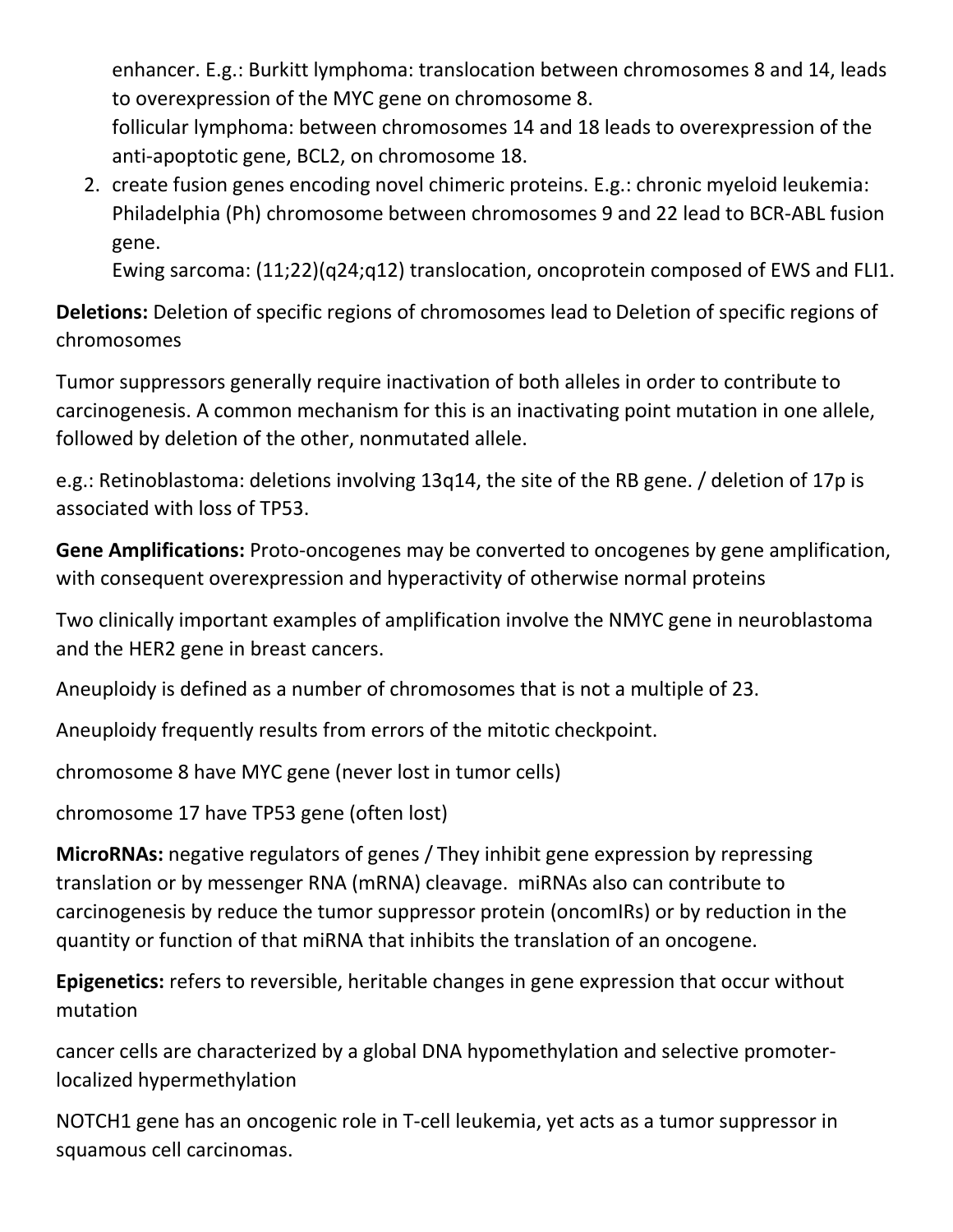all cancers display eight fundamental changes in cell physiology, which are considered the hallmarks of cancer:

Self-sufficiency in growth signals • Insensitivity to growth-inhibitory signals • Altered cellular metabolism • Evasion of apoptosis • Limitless replicative potential (immortality) • Sustained angiogenesis • Invasion and metastasis • Evasion of immune surveillance

**Self-Sufficiency in Growth Signals:** gain-of-function mutations that convert proto-oncogenes to oncogenes. / oncoproteins: Oncogenes encode proteins that promote cell growth, even in the absence of normal growth-promoting signals.

**Growth Factors:** Cancers may secrete their own growth factors or induce stromal cells to produce growth factors in the tumor microenvironment

**Growth Factor Receptors:** Many of the myriad growth factor receptors function as oncoproteins when they are mutated or if they overexpressed.

ERBB1, the EGF receptor, is overexpressed in many squamous and epithelial tumors. / HER2 (ERBB2) in breast cancer.

tyrosine kinase activity is stimulated by point mutations or small indels that create fusion genes encoding chimeric receptors. most common in leukemias, lymphomas, and sarcoma.

**Downstream Signal-Transducing Proteins:** 1. **RAS:** the most commonly mutated oncogene in human tumors. 30% of all human tumors contain mutated RAS genes.

GTPase-activating proteins (GAPs) act as molecular brakes that prevent uncontrolled RAS activation by favoring hydrolysis of GTP to GDP.

Activated RAS alter the expression of genes that regulate growth, such as MYC

Mutations of phosphatidyl inositol-3 kinase (PI3 kinase) in the PI3K/AKT pathway also occur with high frequency in some tumor types, with similar consequences.

RAS most commonly is activated by point mutations interfere with breakdown of GTP.

loss-of function mutations in GAPs mimic the activating mutations in RAS

PTEN is a negative inhibitor of PI3 kinase and is frequently mutated

**2.ABL:** The ABL proto-oncoprotein has tyrosine kinase activity that is dampened by internal negative regulatory domains.

BCR-ABL hybrid protein (mentioned earlier) that contains the ABL tyrosine kinase domain and a BCR domain that self-associates, an event that unleashes a constitutive tyrosine kinase activity. / activates all the signals that are downstream of RAS $\rightarrow$  stimulator of cell growth.

Nuclear Transcription Factors: mutations affecting genes that regulate DNA transcription.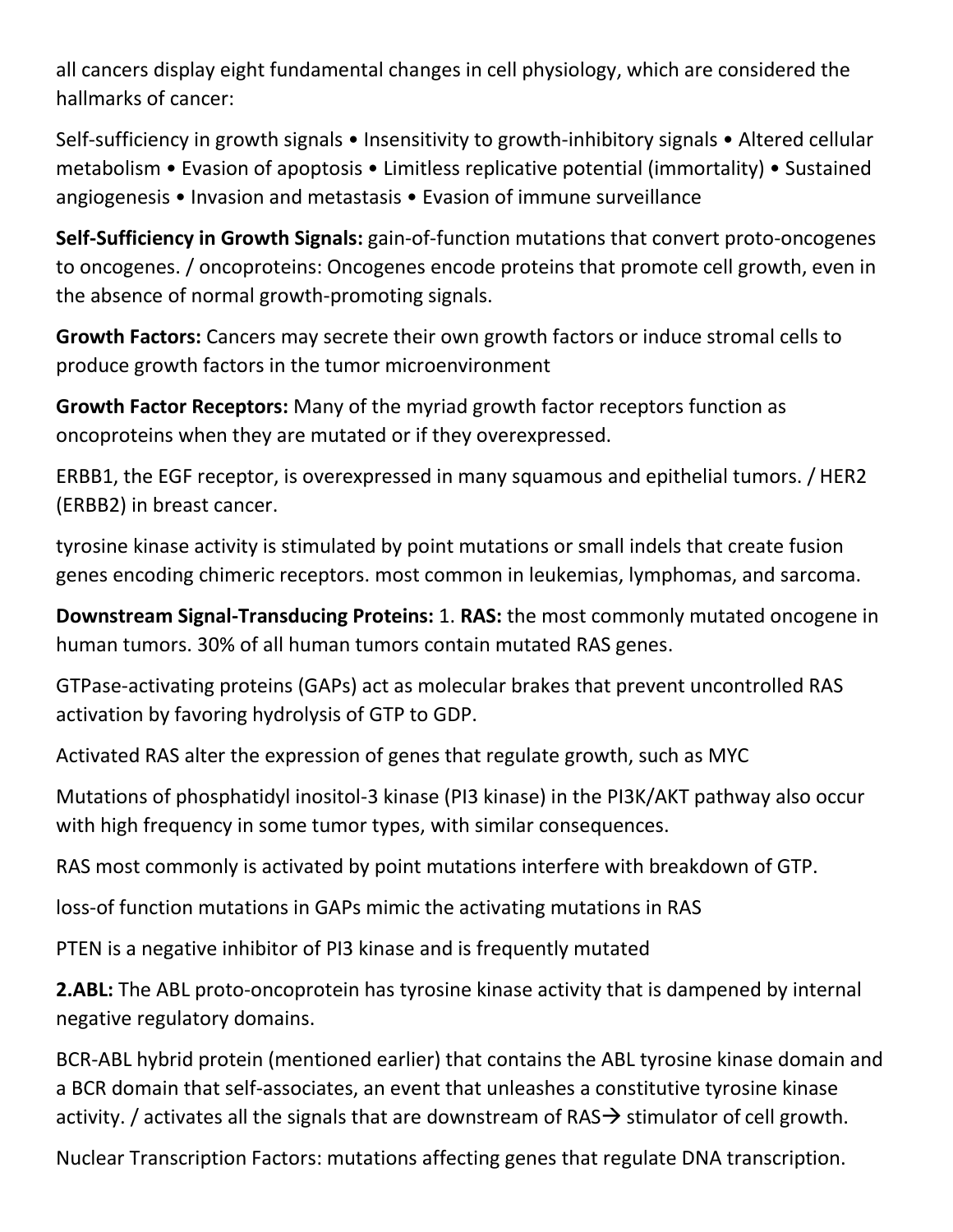host of oncoproteins, including products of the MYC, MYB, JUN, FOS, and REL oncogenes, function as transcription factors that regulate the expression of growth-promoting genes, such as cyclins.

## **Dysregulation of MYC promotes tumorigenesis**

MYC primarily functions by activating the transcription of other genes

Genes activated by MYC include several growth-promoting genes like cyclin-dependent kinases (CDKs)

cell cycle is orchestrated by (CDKs), which are activated by binding to cyclins

The CDK-cyclin complexes phosphorylate crucial target proteins that drive cells forward through the cell cycle.

cyclins arouse the CDKs, CDK inhibitors (CDKIs) silence the CDKs

There are two main cell cycle checkpoints, one at the G1/S transition and the other at the G2/M transition. each of which is regulated by a balance of growth promoting and growthsuppressing factors, as well as by sensors of DNA damage.

Once cells pass through the G1/S checkpoint, they are committed to undergo cell division.

all cancers appear to have genetic lesions that disable the G1/S checkpoint. The causes:

- 1. Gain-of-function mutations involving CDK4, D cyclins increasing the expression of them.
- 2. Loss-of-function mutations involving CDKIs e.g.: mutations or deletion of CDKN2A

# **Insensitivity to Growth Inhibitory Signals**: Tumor Suppressor Genes:

anti-growth signals can prevent cell proliferation by: 1. The signal may cause dividing cells to enter G0 (quiescence), where they remain until external cues prod their reentry into the proliferative pool. / 2. the cells may enter a postmitotic, differentiated pool and lose replicative potential. 3. Nonreplicative senescence 4. programmed for death by apoptosis.

# RB: Governor of the Cell Cycle

60% of retinoblastomas are sporadic, 40% are familial.

Two mutations (hits) are required to produce retinoblastoma  $\rightarrow$  Both of the normal alleles of the RB locus must be inactivated  $\rightarrow$  a retinal cell that has lost both normal copies of the RB gene becomes cancerous.

in retinoblastoma families is inherited as a dominant trait, at the level of the cell, one intact RB gene is all that is needed for normal function.

The function of the RB protein is to regulate the G1/S checkpoint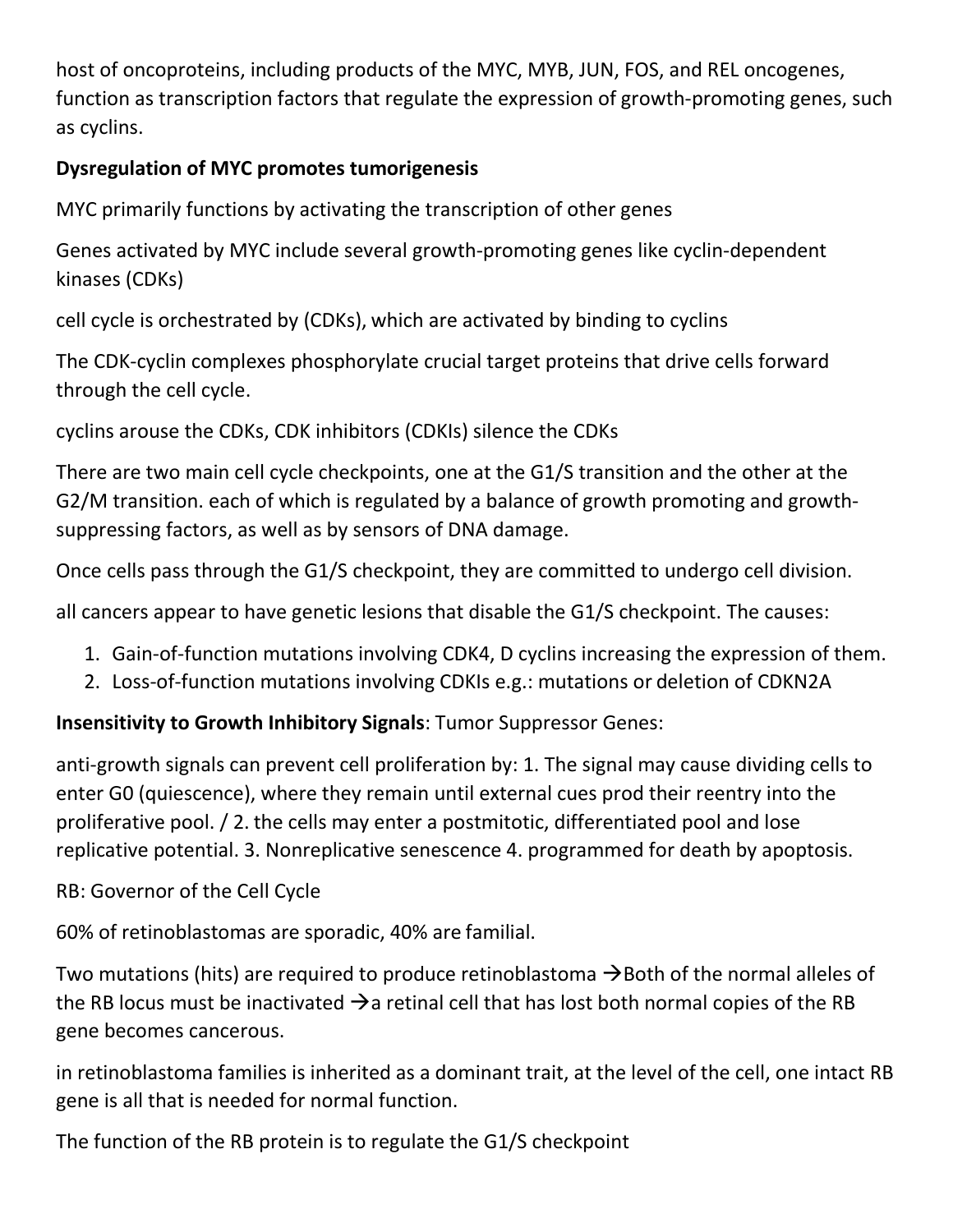signals that promote cell cycle lead to the phosphorylation and inactivation of RB, while those that block cell cycle act by maintaining RB in an active hypophosphorylated state.

The initiation of DNA replication (S phase) requires the activity of cyclin E/CDK2.

cyclin E is dependent on the E2F

Early in G1, RB is in its hypophosphorylated active form, and it binds to and inhibits the E2F preventing transcription of cyclin E

Growth factor signaling leads to cyclin D expression and activation of cyclin D–CDK4/6 complexes  $\rightarrow$  phosphorylate RB, inactivating the protein and releasing E2F to induce target genes such as cyclin E/ D-CDK4/6 activity is tempered by antagonists such as p16, regulated by growth inhibitors such as TGFβ./ During the ensuing M phase, the phosphate groups are removed from RB by cellular phosphatases

one of the four key regulators of the cell cycle (p16, cyclin D, CDK4, RB) is mutated in most human cancers

HPV encode proteins (e.g., E7) that bind RB and render it nonfunctional.

TP53: Guardian of the Genome

TP53, is the most commonly mutated gene in human cancer. It can:

activation of temporary cell cycle arrest (quiescence), induction of permanent cell cycle arrest (senescence), or triggering apoptosis

In nonstressed, healthy cells, p53 has a short half-life (20minutes) because of its association with MDM2, a protein that targets p53 for destruction. When the cell is stressed (anoxia, inappropriate pro-growth stimuli, DNA damage) sensors that include protein kinases such as ATM (ataxia telangiectasia mutated) are activated. These activated sensors catalyze posttranslational modifications in p53 release it from MDM2, increasing its half-life.



more than 70% of human cancers have a defect in this gene. the remaining malignant neoplasms often have defects in genes upstream or downstream of TP53

mutations affecting both TP53 alleles are acquired in somatic cells

patients inherit a mutant TP53 allele; is called the Li-Fraumeni syndrome. (25-fold greater chance of developing a malignant tumor)

Have predisposes like RB. oncogenic HPVs, polyoma viruses, hepatitis B virus bind to p53.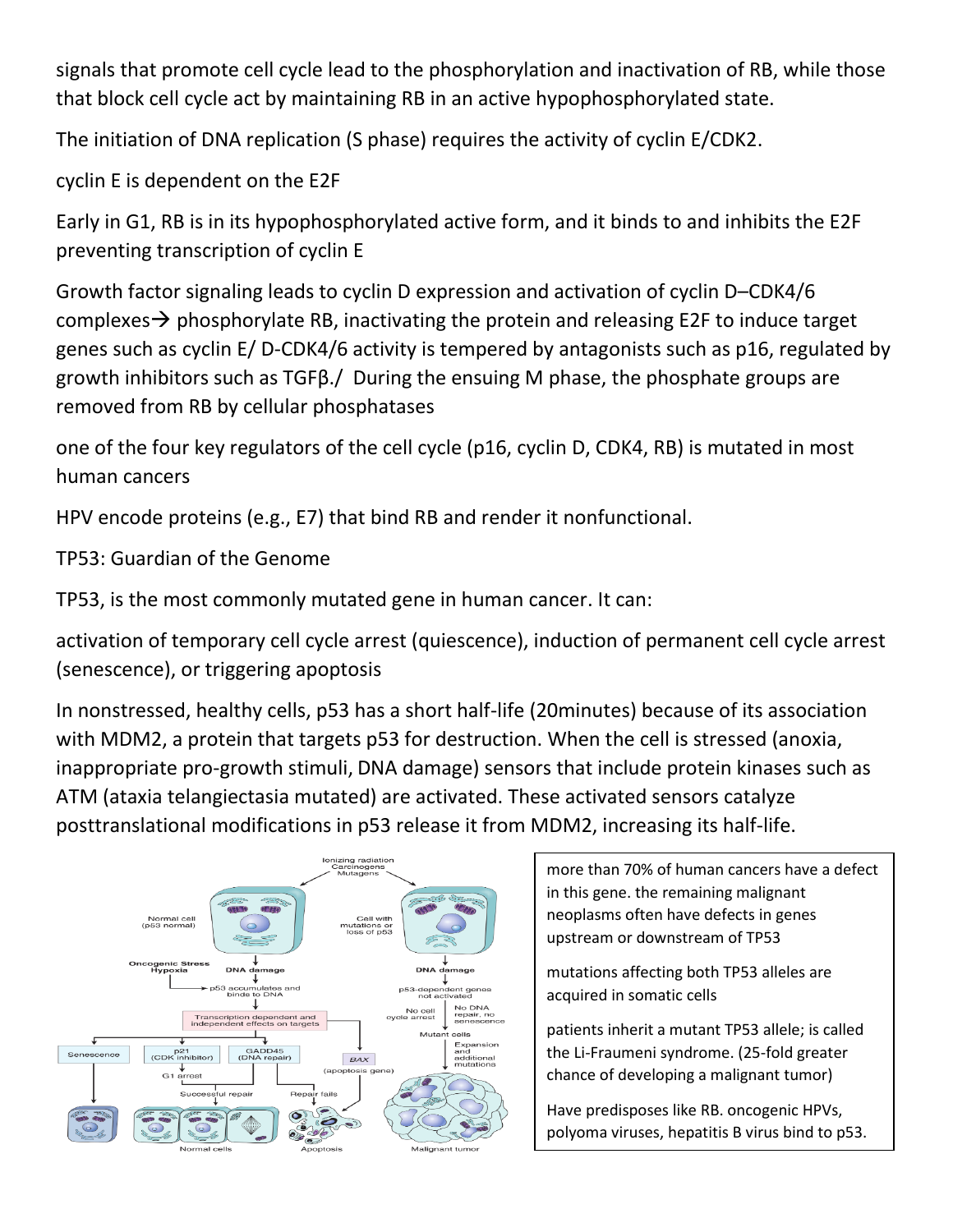## **Transforming Growth Factor-β Pathway**

TGF-β is a potent inhibitor of proliferation/ regulates cellular processes by binding to a complex composed of TGF-β receptors I and II. / activation of CDKIs, as well as repression of growth-promoting genes such as MYC and CDK4.

mutations may alter the type II TGF-β receptor (cancers of the colon, stomach, and endometrium) or SMAD (pancreatic cancers) molecules. loss of p21 expression and/or overexpression of MYC

TGF-β–induced program, including immune system suppression or promotion of angiogenesis, to facilitate tumor progression. Thus, TGF-β can function to prevent or promote tumor growth

## **Contact Inhibition, NF2, and APC**

Cell–cell contacts in many tissues are mediated by cadherins. \*\* E-cadherin (E for epithelial)

Two mechanisms have been proposed:

1. tumor suppressor gene NF2: Its product, neurofibromin-2 (merlin) acts downstream of E-cadherin in a signaling pathway that helps maintain contact inhibition.

Homozygous loss of NF2 is known to cause certain neural tumors, and germ line mutations in NF2 are associated with a tumor-prone hereditary condition called neurofibromatosis type 2.

2. E-cadherin bind β-catenin, another signaling protein. β-catenin is a key component of the WNT signaling pathway

**adenomatous polyposis coli (APC):** This disorder is characterized by the development of numerous adenomatous polyps in the colon that have a very high incidence of transformation into colonic cancers. \*\* loss of a tumor suppressor gene called APC. Lead to inappropriately activated even in the absence of WNT factors

APC promote the degradation of β-catenin. cytoplasmic β-catenin is degraded by a destruction complex, of which APC is an integral part

β-catenin also is a key component of the WNT that prevent the APC-mediated degradation of β-catenin, allowing it to translocate to the nucleus

In colonic epithelium APC disorder leads to increased transcription of growth-promoting genes, such as cyclin D1 and MYC, as well as transcriptional regulators, such as TWIST and SLUG, which repress E-cadherin expression and thus reduce contact inhibition.

Somatic loss of both alleles of the APC gene is seen in approximately 70% of sporadic colon cancers.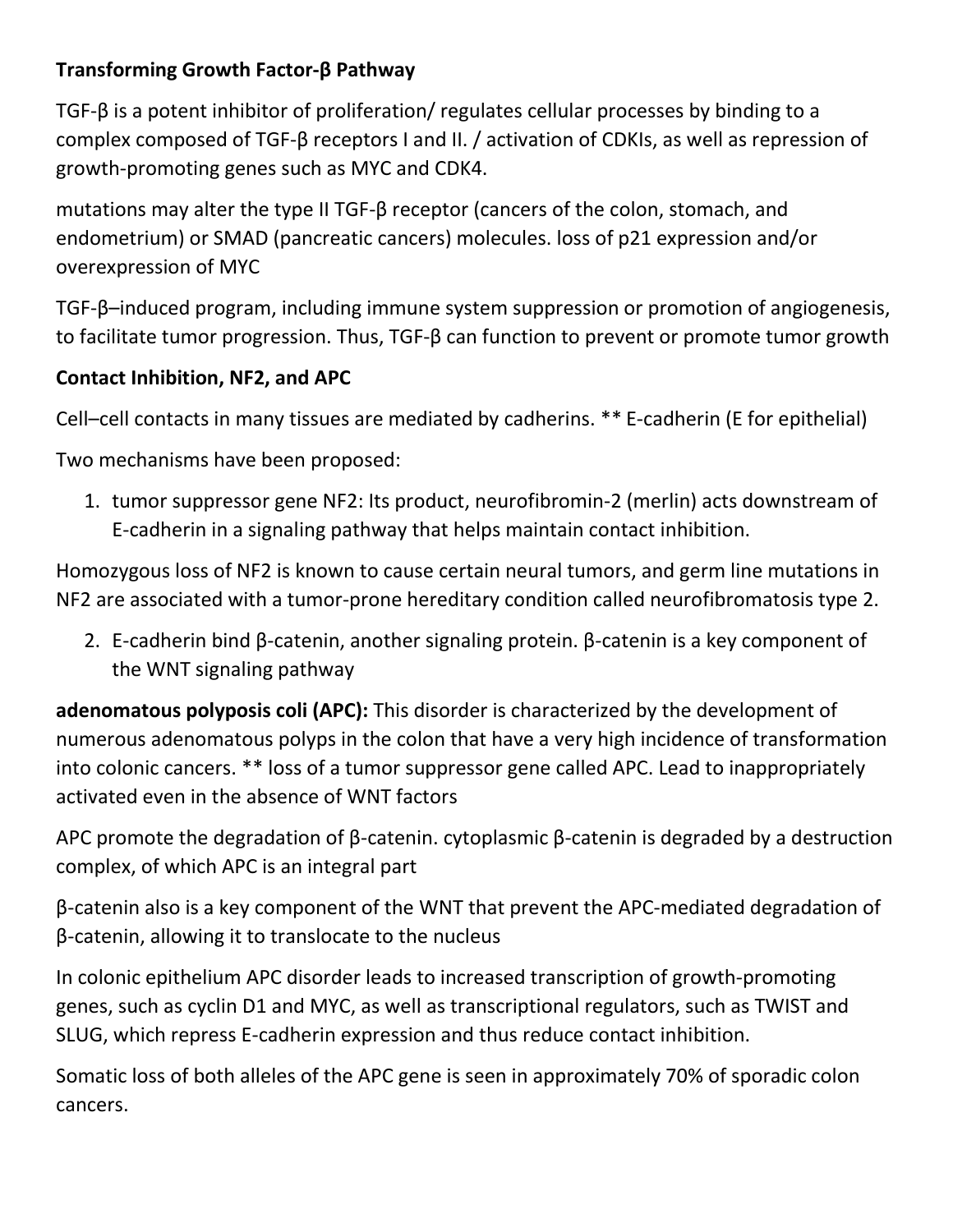#### **Altered Cellular Metabolism**

high levels of glucose uptake and increased conversion of glucose to lactose (fermentation) via the glycolytic pathway.

This phenomenon, called the **Warburg effect** also known as aerobic glycolysis

visualize tumors via positron emission tomography (PET) in which patients are injected with 18 F-fluorodeoxyglucose. Most tumors are PET-positive

rapidly proliferating normal cells, such as in embryonic tissues and lymphocytes during immune responses, also rely on aerobic fermentation Thus, "Warburg metabolism" is not cancer specific.

Aerobic glycolysis provides rapidly dividing tumor cells with metabolic intermediates that are needed for the synthesis of cellular components, whereas mitochondrial oxidative phosphorylation does not.

average each molecule of glucose metabolized produces approximately four molecules of ATP (small fraction of oxidative phosphorylation pathway)

upregulating glucose uptake and inhibiting the activity of pyruvate kinase/ upstream glycolytic intermediates, which are siphoned off for synthesis of DNA, RNA, and protein.

**RAS signaling:** upregulate the activity of glucose transporters and multiple glycolytic enzymes.

**MYC:** regulated genes are those for several glycolytic enzymes and glutaminase.

tumor suppressors that induce growth arrest suppress the Warburg effect.

#### **Autophagy**

Tumor cells often seem to be able to grow under marginal environmental conditions without triggering autophagy. genes that promote autophagy are tumor suppressors

tumor cells may use autophagy to become "dormant," a state of metabolic hibernation that allows cells to survive hard times for long periods. Such cells are believed to be resistant to therapies that kill actively dividing cells.

Oncometabolism: mutations in enzymes that participate in the Krebs cycle.

e.g.: socitrate dehydrogenase (IDH): the mutated protein loses its normal ability and acquires a new enzymatic activity that catalyzes the production of 2-hydroxglutarate (2-HG). 2-HG in turn acts as an inhibitor of TET family, including TET2. TET2 is one of several factors that regulate DNA methylation. According to the model, loss of TET2 activity leads to abnormal patterns of DNA methylation which leads to cancer.

Evasion of Cell Death